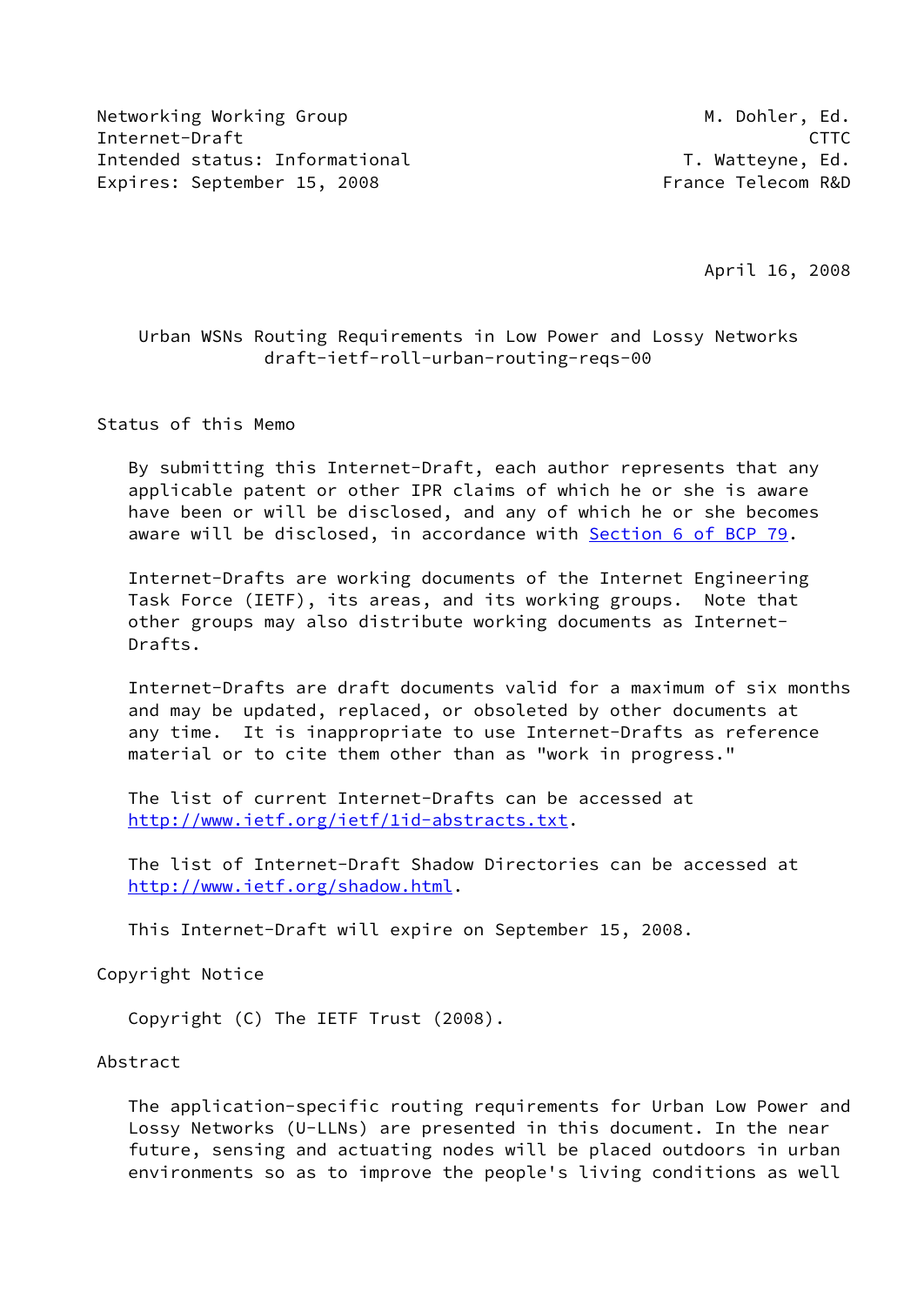#### Internet-Draft [draft-ietf-roll-urban-routing-reqs-00](https://datatracker.ietf.org/doc/pdf/draft-ietf-roll-urban-routing-reqs-00) April 2008

 as to monitor compliance with increasingly strict environmental laws. These field nodes are expected to measure and report a wide gamut of data, such as required in smart metering, waste disposal, meteorological, pollution and allergy reporting applications. The majority of these nodes is expected to communicate wirelessly which - given the limited radio range and the large number of nodes requires the use of suitable routing protocols. The design of such protocols will be mainly impacted by the limited resources of the nodes (memory, processing power, battery, etc) and the particularities of the outdoors urban application scenario. As such, for a wireless ROLL solution to be competitive with other incumbent and emerging solutions, the protocol(s) ought to be energy-efficient, scalable and autonomous. This documents aims to specify a set of requirements reflecting these and further U-LLNs tailored characteristics.

Requirements Language

 The key words "MUST", "MUST NOT", "REQUIRED", "SHALL", "SHALL NOT", "SHOULD", "SHOULD NOT", "RECOMMENDED", "MAY", and "OPTIONAL" in this document are to be interpreted as described in [RFC 2119 \[RFC2119](https://datatracker.ietf.org/doc/pdf/rfc2119)].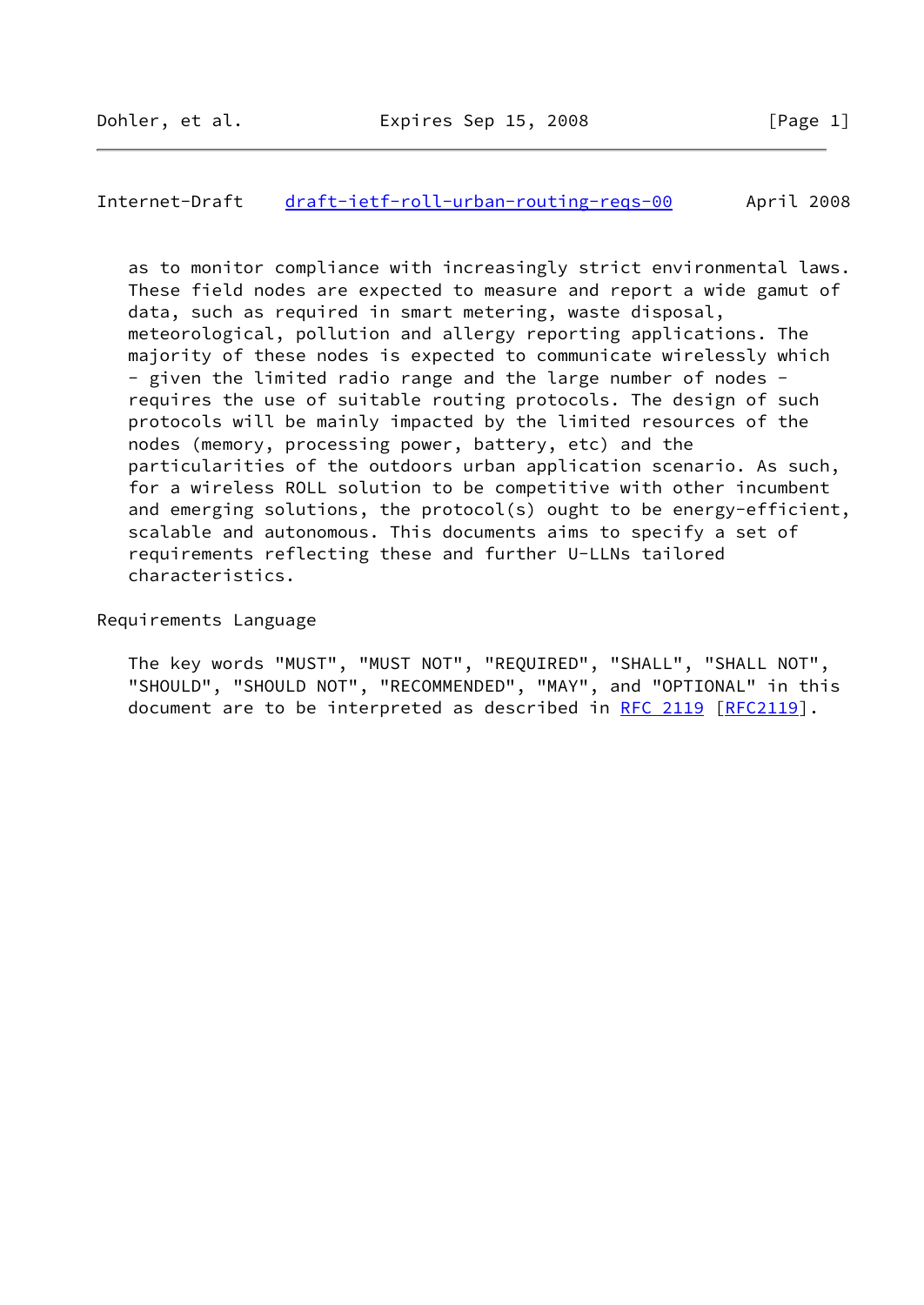$\overline{a}$ 

# Internet-Draft [draft-ietf-roll-urban-routing-reqs-00](https://datatracker.ietf.org/doc/pdf/draft-ietf-roll-urban-routing-reqs-00) April 2008

# Table of Contents

| $\perp$ .                                                                      |  |
|--------------------------------------------------------------------------------|--|
| 2.                                                                             |  |
| $\underline{3}$ . Urban LLN application scenarios. $\underline{7}$             |  |
| 3.1.                                                                           |  |
| Association and disassociation/disappearance of nodes. $\underline{8}$<br>3.2. |  |
| Regular measurement reporting. 8<br>3.3.                                       |  |
| Queried measurement reporting. 9<br>3.4.                                       |  |
| 3.5.                                                                           |  |
| $\underline{4}$ . Requirements of urban LLN applications 10                    |  |
| 4.1.                                                                           |  |
| Parameter constrained routing 10<br>4.2.                                       |  |
| Support of autonomous and alien configuration 10<br>4.3.                       |  |
| Support of highly directed information flows. $11$<br>4.4.                     |  |
| Support of heterogeneous field devices. 11<br>4.5.                             |  |
| 4.6.<br>Support of multicast and implementation of groupcast. $11$             |  |
| 4.7.                                                                           |  |
| 4.8.                                                                           |  |
|                                                                                |  |
| 6.                                                                             |  |
| 7.                                                                             |  |
| 8.                                                                             |  |
| 9.                                                                             |  |
|                                                                                |  |
| 10.1                                                                           |  |
| Informative References. 14<br>10.2                                             |  |
|                                                                                |  |
|                                                                                |  |
|                                                                                |  |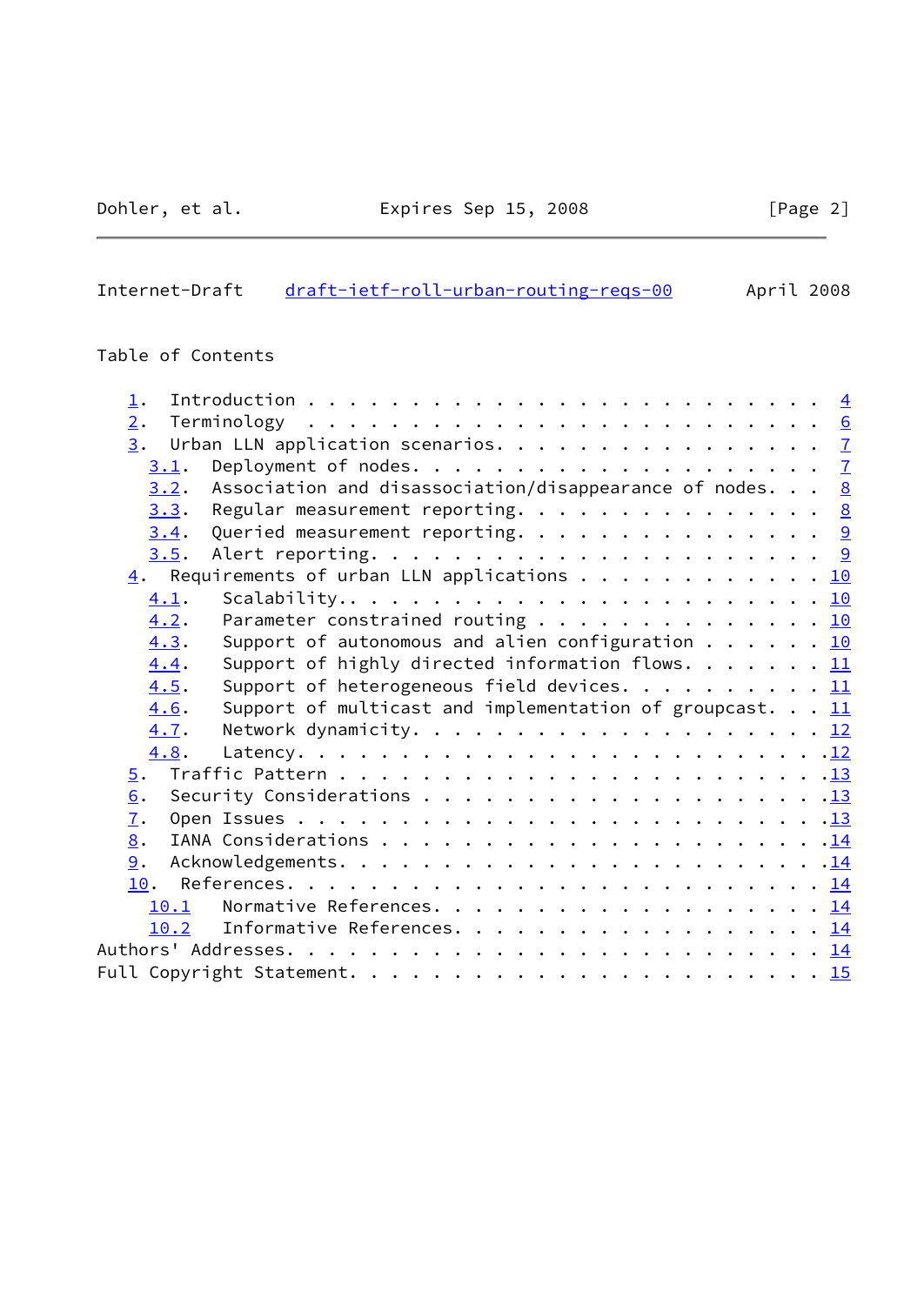Dohler, et al. **Expires Sep 15, 2008** [Page 3]

<span id="page-3-1"></span>Internet-Draft [draft-ietf-roll-urban-routing-reqs-00](https://datatracker.ietf.org/doc/pdf/draft-ietf-roll-urban-routing-reqs-00) April 2008

#### <span id="page-3-0"></span>[1](#page-3-0). Introduction

We detail here some application specific routing requirements for Urban Low Power and Lossy Networks (U-LLNs). A U-LLN is understood to be a network composed of four key elements, i.e. 1) sensors, 2) actuators, 3) repeaters, and 4) access points, which communicate wirelessly. The access point can be used as: 1) router to a wider infrastructure (e.g. Internet), 2) data sink (e.g. data collection & processing from sensors), and 3) data source (e.g. instructions towards actuators). There can be several access points connected to the same U-LLN; however, the number of access points is well below the amount of sensing nodes. The access points are mainly static, i.e. fixed to a random or preplanned location, but can be nomadic, i.e. in form of a walking supervisor. Access points may but generally do not suffer from any form of (long-term) resource constraint, except that they need to be small and sufficiently cheap.

Repeaters generally act as relays with the aim to close coverage and routing gaps; examples of their use are:

1) prolong the U-LLN's lifetime,

2) balance nodes' energy depletion,

3) build advanced sensing infrastructures.

There can be several repeaters supporting the same U-LLN; however, the number of repeaters is well below the amount of sensing nodes. The repeaters are mainly static, i.e. fixed to a random or pre-planned location. Repeaters may but generally do not suffer from any form of (long-term) resource constraint, except that they need to be small and sufficiently cheap. Repeaters differ from access points in that they neither act as a router nor as a data sink/source. They differ from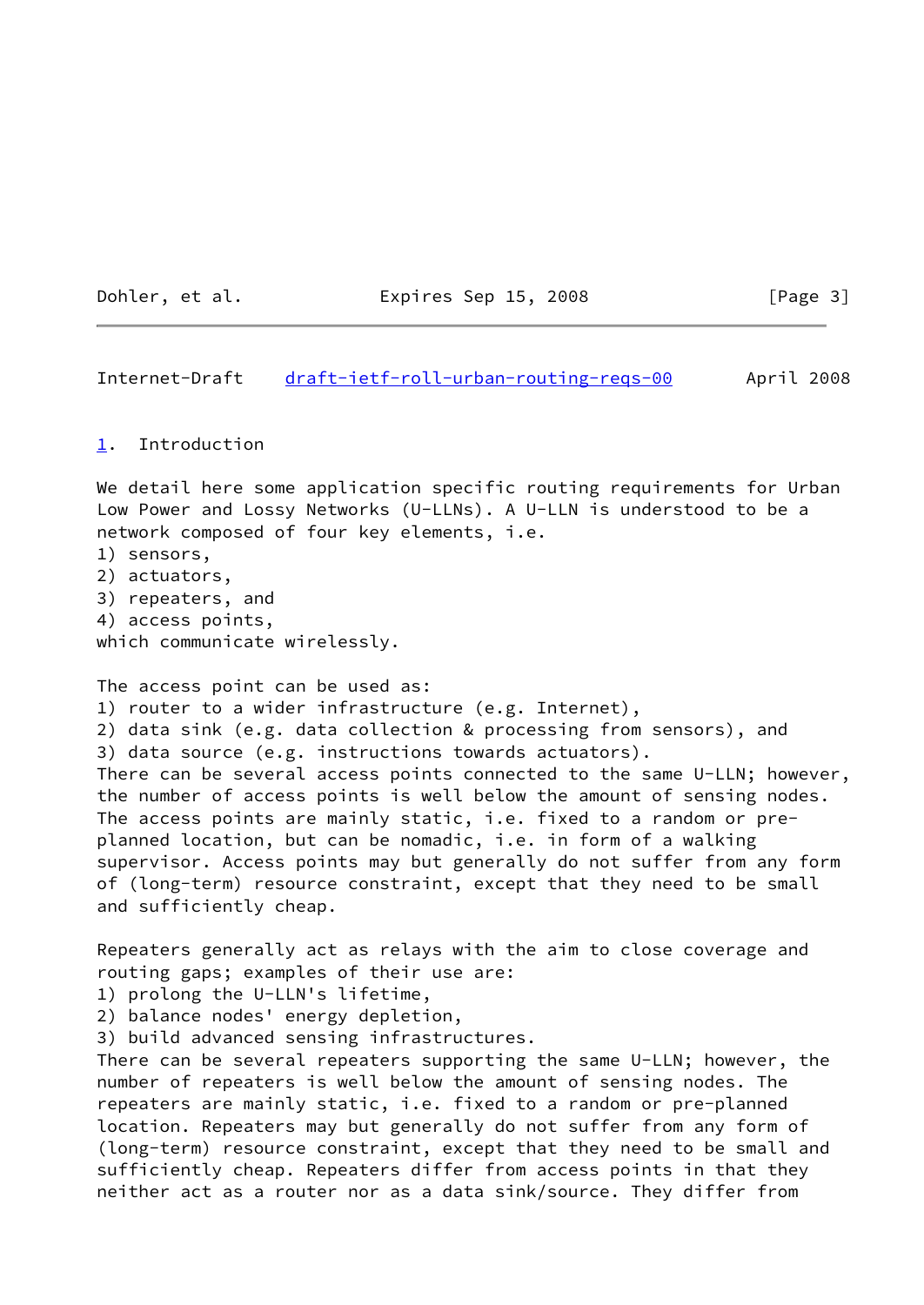actuator and sensing nodes in that they neither control nor sense.

Actuator nodes control urban devices upon being instructed by signaling arriving from or being forwarded by the access point(s); examples are street or traffic lights. The amount of actuator points is well below the number of sensing nodes. Actuators are capable to forward data. Actuators may generally be mobile but are likely to be static in the majority of near-future roll-outs. Similar to the access points, actuator nodes do not suffer from any long-term resource constraints.

Dohler, et al. Expires Sep 15, 2008 [Page 4]

Internet-Draft [draft-ietf-roll-urban-routing-reqs-00](https://datatracker.ietf.org/doc/pdf/draft-ietf-roll-urban-routing-reqs-00) April 2008

Sensing nodes measure a wide gamut of physical data, including but not limited to: 1) municipal consumption data, such as the smart-metering of gas, water, electricity, waste, etc; 2) meteorological data, such as temperature, pressure, humidity, sun index, strength and direction of wind, etc; 3) pollution data, such as polluting gases (SO2, NOx, CO, Ozone), heavy metals (e.g. Mercury), pH, radioactivity, etc; 4) ambient data, such as allergic elements (pollen, dust), electromagnetic pollution, noise levels, etc. Whilst millions of sensing nodes may very well be deployed in an urban area, they are likely to be associated to more than one network where these networks may or may not communicate between each other. The number of sensing nodes connected to a single network is expected to be in the order of 10^2-10^4; this is still very large and unprecedented in current roll-outs. Deployment of nodes is likely to happen in batches, i.e. a box of hundreds of nodes arrives and are deployed. The location of the nodes is random within given topological constraints, e.g. placement along a road or river. The nodes are highly resource constrained, i.e. cheap hardware, low memory and no infinite energy source. Different node powering mechanisms are available, such as: 1) non-rechargeable battery; 2) rechargeable battery with regular recharging (e.g. sunlight); 3) rechargeable battery with irregular recharging (e.g. opportunistic energy scavenging); 4) capacitive/inductive energy provision (e.g. active RFID). The battery life-time is usually in the order of 10-15 years, rendering network lifetime maximization with battery-powered nodes beyond this lifespan useless.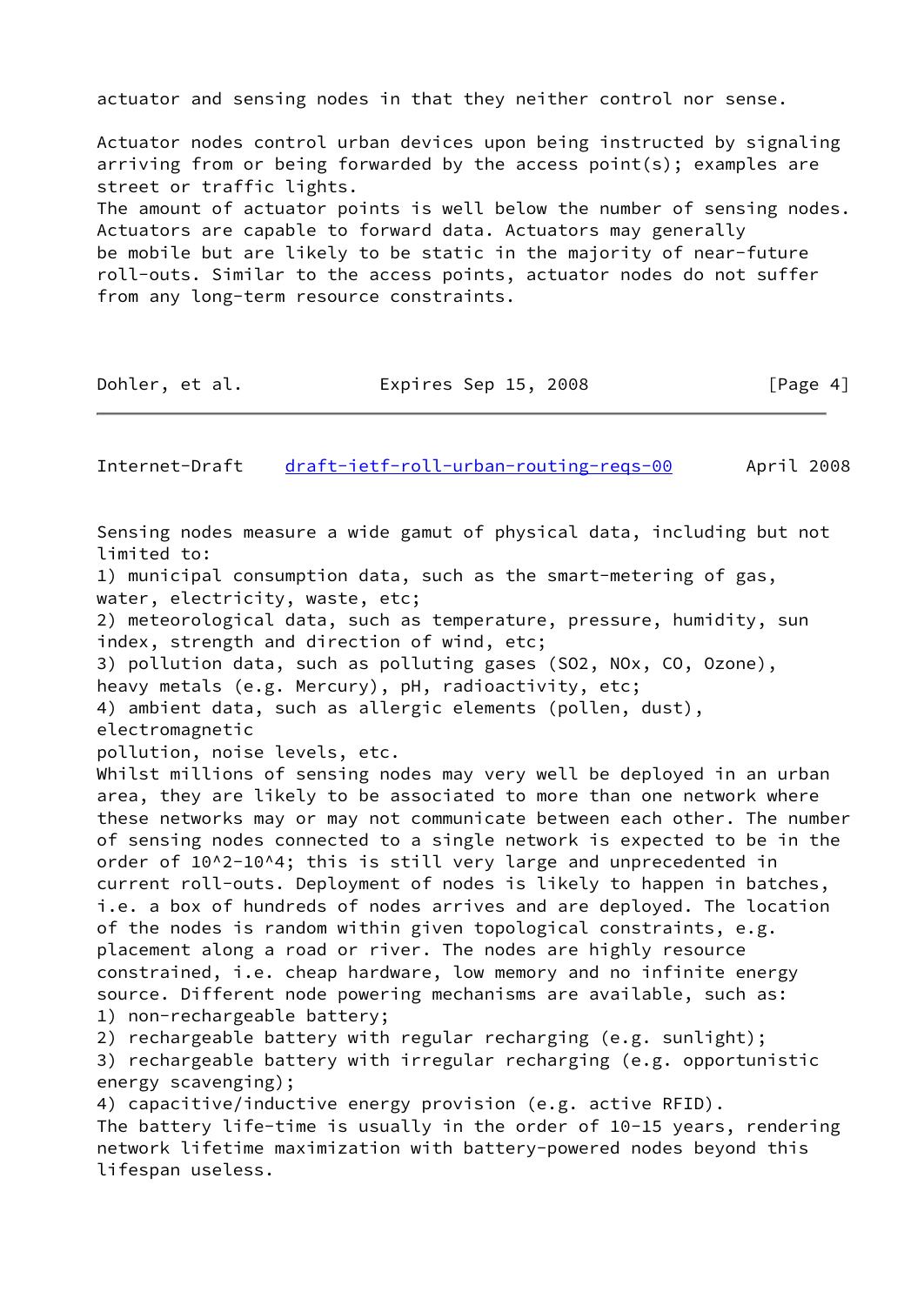The physical and electromagnetic distances between the four key elements, i.e. sensors, actuators, repeaters and access points, can generally be very large, i.e. from several hundreds of meters to one kilometer. Not every field node is likely to reach the access point in a single hop, thereby requiring suitable routing protocols which manage the information flow in an energy-efficient manner. Sensor nodes are capable to forward data.

Unlike traditional ad hoc networks, the information flow in U-LLNs is highly directional. There are three main flows to be distinguished: 1) sensed information from the sensing nodes towards one or a subset of the access point(s);

2) query requests from the access point(s) towards the sensing nodes; 3) control information from the access point(s) towards the actuators.

| Dohler, et al. | Expires Sep 15, 2008 | [Page 5] |
|----------------|----------------------|----------|
|----------------|----------------------|----------|

<span id="page-5-0"></span>Internet-Draft [draft-ietf-roll-urban-routing-reqs-00](https://datatracker.ietf.org/doc/pdf/draft-ietf-roll-urban-routing-reqs-00) April 2008

Some of the flows may need the reverse route for delivering acknowledgements. Finally, in the future, some direct information flows between field devices without access points may also occur.

Sensed data is likely to be highly correlated in space, time and observed events; an example of the latter is when temperature and humidity increase as the day commences. Data may be sensed and delivered at different rates with both rates being typically fairly low, i.e. in the range of hours, days, etc. Data may be delivered regularly according to a schedule or a regular query; it may also be delivered irregularly after an externally triggered query; it may also be triggered after a sudden network-internal event or alert. The network hence needs to be able to adjust to the varying activity duty cycles, as well as to period and aperiodic traffic. Also, sensed data ought to be secured and locatable.

Finally, the outdoors deployment of U-LLNs has also implications for the interference temperature and hence link reliability and range if ISM bands are to be used. For instance, if the 2.4GHz ISM band is used to facilitate communication between U-LLN nodes, then heavily loaded WLAN hot-spots become a detrimental performance factor jeopardizing the reliability of the U-LLN.

[Section 3](#page-6-1) describes a few typical use cases for urban LLN applications exemplifying deployment problems and related routing issues. [Section 4](#page-9-1) discusses the routing requirements for networks comprising such constrained devices in a U-LLN environment. These requirements may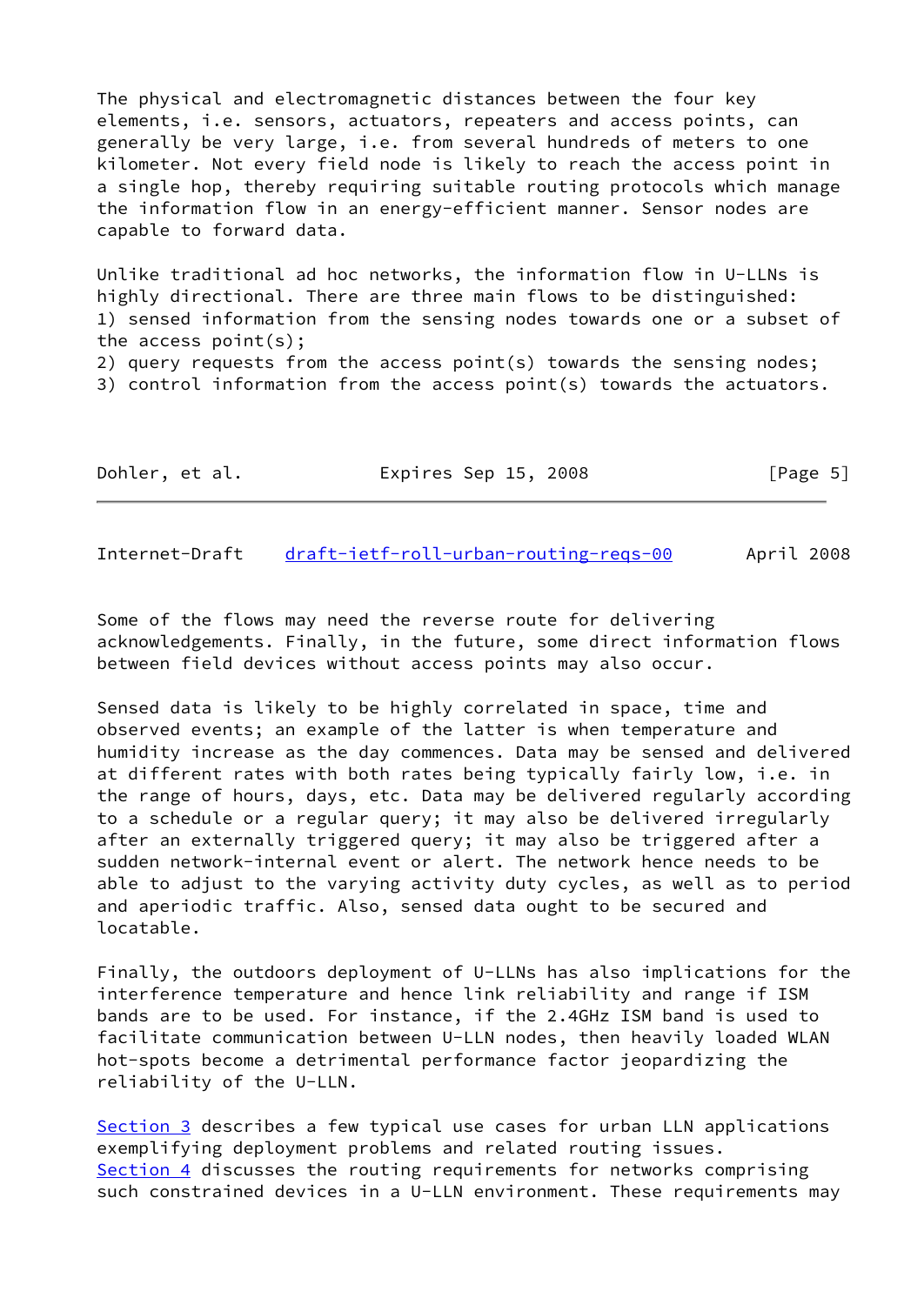be overlapping requirements derived from other application-specific requirements documents or as listed in [\[I-D.culler-roll-routing-reqs](#page-14-6)].

<span id="page-6-0"></span>[2](#page-6-0). Terminology

 Access Point: The access point is an infrastructure device that connects the low power and lossy network system to a backbone network.

Actuator: a field device that moves or controls equipment.

 Field Device: physical device placed in the urban operating environment. Field devices include sensors, actuators and repeaters.

LLN: Low power and Lossy Network

ROLL: Routing over Low power and Lossy networks

| Dohler, et al. | Expires Sep 15, 2008 | [Page 6] |
|----------------|----------------------|----------|
|----------------|----------------------|----------|

<span id="page-6-2"></span>Internet-Draft [draft-ietf-roll-urban-routing-reqs-00](https://datatracker.ietf.org/doc/pdf/draft-ietf-roll-urban-routing-reqs-00) April 2008

 Schedule: An agreed execution, wake-up, transmission, reception, etc., time-table between two or more field devices.

 Timeslot: A fixed time interval that may be used for the transmission or reception of a packet between two field devices. A timeslot used for communications is associated with a slotted-link.

U-LLN: Urban LLN

#### <span id="page-6-1"></span>[3](#page-6-1). Urban LLN application scenarios

Urban applications represent a special segment of LLNs with its unique set of requirements. To facilitate the requirements discussion in [Section 4](#page-9-1), this section lists a few typical but not exhaustive deployment problems and usage cases of U-LLN.

<span id="page-6-3"></span>[3.1](#page-6-3). Deployment of nodes

Contrary to other LLN applications, deployment of nodes is likely to happen in batches out of a box. Typically, hundreds of nodes are being shipped by the manufacturer with pre-programmed functionalities which are then rolled-out by a service provider or subcontracted entities.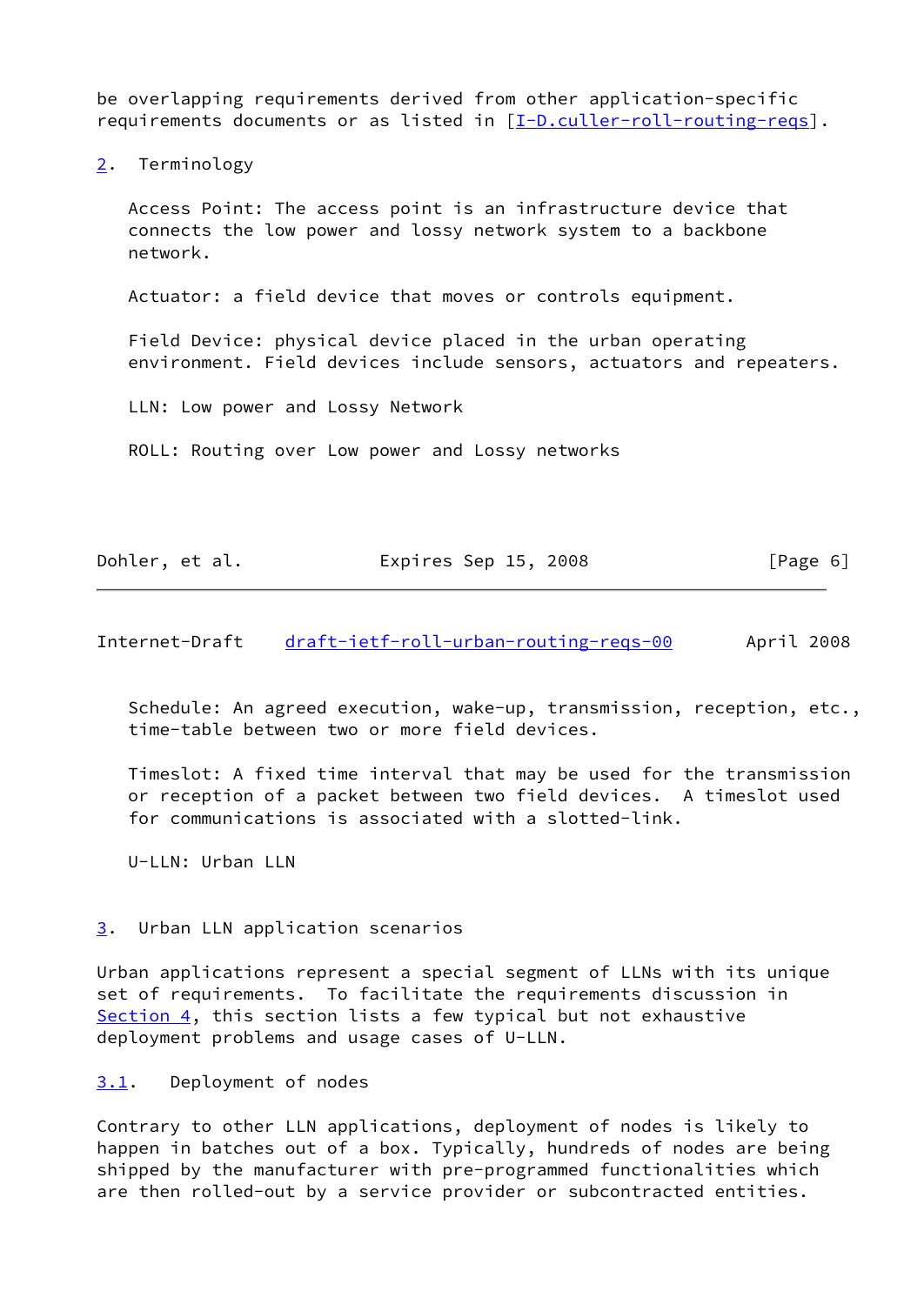Prior or after roll-out, the network needs to be ramped-up. This initialization phase may include, among others, allocation of addresses, (possibly hierarchical) roles in the network, synchronization, determination of schedules, etc.

If initialization is performed prior to roll-out, all nodes are likely to be in each others 1-hop radio neighborhood. Pre-programmed MAC and routing protocols may hence fail to function properly, thereby wasting a large amount of energy. Whilst the major burden will be on resolving MAC conflicts, any proposed U-LLN routing protocol needs to cater for such a case. For instance, 0-configuration and network address allocation needs to be properly supported, etc.

If initialization is performed after roll-out, nodes will have a finite set of one-hop neighbors, likely of low cardinality (in the order of 5- 10). Any proposed LLN routing protocol ought to support the autonomous organization and configuration of the network at lowest possible energy cost [[Lu2007](#page-14-7)], where autonomy is understood to be the ability of the network to operate without external impact. The result of such organization ought to be that each node or sets of nodes are uniquely addressable so as to facilitate the set up of schedules, etc.

| Dohler, et al. | Expires Sep 15, 2008 | [Page 7] |
|----------------|----------------------|----------|
|----------------|----------------------|----------|

<span id="page-7-1"></span>Internet-Draft [draft-ietf-roll-urban-routing-reqs-00](https://datatracker.ietf.org/doc/pdf/draft-ietf-roll-urban-routing-reqs-00) April 2008

The U-LLN routing protocol(s) MUST accommodate both unicast and multicast forwarding schemes. Broadcast forwarding schemes are NOT adviced in urban sensor networking environments.

<span id="page-7-0"></span>[3.2](#page-7-0). Association and disassociation/disappearance of nodes

After the initialization phase and possibly some operational time, new nodes may be injected into the network as well as existing nodes removed from the network. The former might be because a removed node is replaced or denser readings/actuations are needed or routing protocols report connectivity problems. The latter might be because a node's battery is depleted, the node is removed for maintenance, the node is stolen or accidentally destroyed, etc. Differentiation should be made between node disappearance, where the node disappears without prior notification, and user or node-initiated disassociation ("phased-out"), where the node has enough time to inform the network about its removal.

The protocol(s) hence ought to support the pinpointing of problematic routing areas as well as an organization of the network which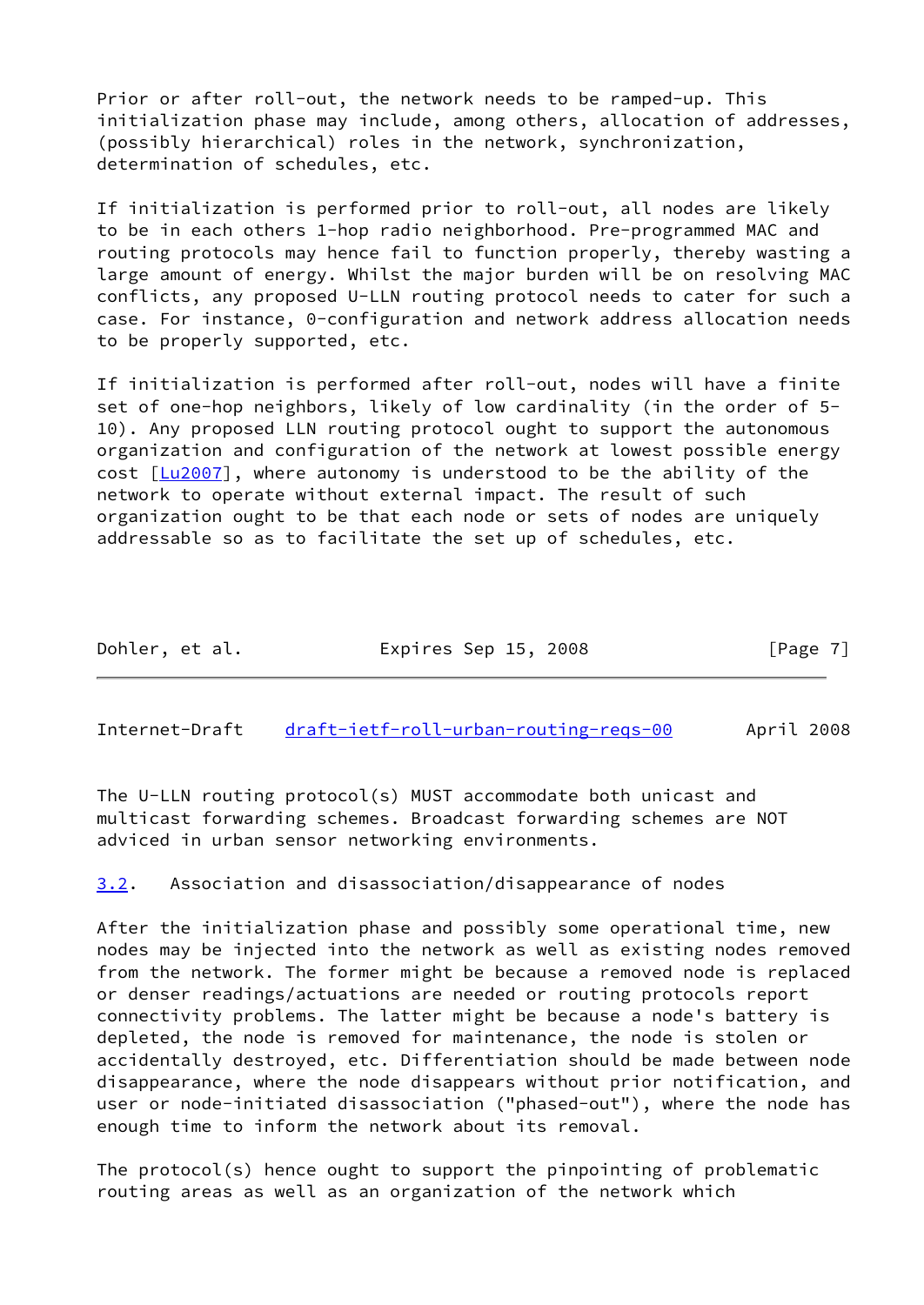facilitates reconfiguration in the case of association and disassociation/disappearance of nodes at lowest possible energy and delay. The latter may include the change of hierarchies, routing paths, packet forwarding schedules, etc. Furthermore, to inform the access point(s) of the node's arrival and association with the network as well as freshly associated nodes about packet forwarding schedules, roles, etc, appropriate (link state) updating mechanisms ought to be supported.

#### <span id="page-8-0"></span>[3.3](#page-8-0). Regular measurement reporting

The majority of sensing nodes will be configured to report their readings on a regular basis. The frequency of data sensing and reporting may be different but is generally expected to be fairly low, i.e. in the range of once per hour, per day, etc. The ratio between data sensing and reporting frequencies will determine the memory and data aggregation capabilities of the nodes. Latency of an end-to-end delivery and acknowledgements of a successful data delivery are not vital as sensing outages can be observed at the access point(s) - when, for instance, there is no reading arriving from a given sensor or cluster of sensors within a day. In this case, a query can be launched to check upon the state and availability of a sensing node or sensing cluster.

The protocol(s) hence ought to support a large number of highly directional unicast flows from the sensing nodes or sensing clusters towards the access point or highly directed multicast or anycast flows from the nodes towards multiple access points.

| Dohler, et al. | Expires Sep 15, 2008 | [Page 8] |
|----------------|----------------------|----------|
|----------------|----------------------|----------|

<span id="page-8-2"></span>Internet-Draft [draft-ietf-roll-urban-routing-reqs-00](https://datatracker.ietf.org/doc/pdf/draft-ietf-roll-urban-routing-reqs-00) April 2008

Route computation and selection may depend on the transmitted information, the frequency of reporting, the amount of energy remaining in the nodes, the recharging pattern of energy-scavenged nodes, etc. For instance, temperature readings could be reported every hour via one set of battery-powered nodes, whereas air quality indicators are reported only during daytime via nodes powered by solar energy. More generally, entire routing areas may be avoided at e.g. night but heavily used during the day when nodes are scavenging from sunlight.

<span id="page-8-1"></span>[3.4](#page-8-1). Queried measurement reporting

Occasionally, network external data queries can be launched by one or several access points. For instance, it is desirable to know the level of pollution at a specific point or along a given road in the urban environment. The queries' rates of occurrence are not regular but rather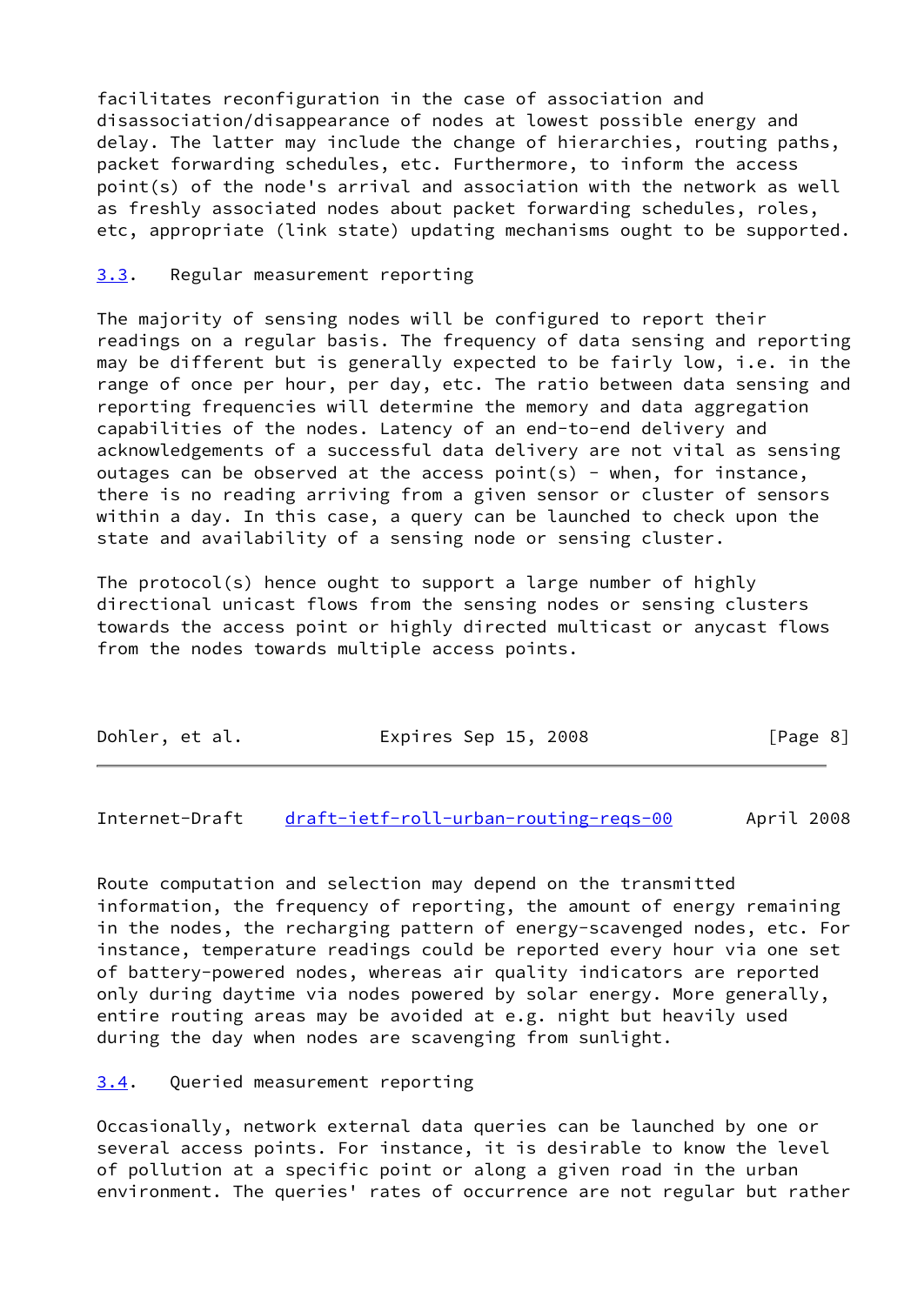random, where heavy-tail distributions seem appropriate to model their behavior. Queries do not necessarily need to be reported back to the same access point from where the query was launched. Round-trip times, i.e. from the launch of a query from an access point towards the delivery of the measured data to an access point, are of importance. However, they are not very stringent where latencies should simply be sufficiently smaller than typical reporting intervals; for instance, in the order of seconds or minute. To facilitate the query process, U-LLN network devices should support unicast and multicast routing capabilities.

The same approach is also applicable for schedule update, provisioning of patches and upgrades, etc. In this case, however, the provision of acknowledgements and the support of broadcast (in addition to unicast and multicast) are of importance.

#### <span id="page-9-0"></span>[3.5](#page-9-0). Alert reporting

Rarely, the sensing nodes will measure an event which classifies as alarm where such a classification is typically done locally within each node by means of a pre-programmed or prior diffused threshold. Note that on approaching the alert threshold level, nodes may wish to change their sensing and reporting cycles. An alarm is likely being registered by a plurality of sensing nodes where the delivery of a single alert message with its location of origin suffices in most cases. One example of alert reporting is if the level of toxic gases rises above a threshold, thereupon the sensing nodes in the vicinity of this event report the danger. Another example of alert reporting is when a glass container equipped with a sensor measuring its level of occupancy - reports that the container is full and hence needs to be emptied.

| Dohler, et al. | Expires Sep 15, 2008 | [Page 9] |
|----------------|----------------------|----------|
|                |                      |          |

<span id="page-9-2"></span>Internet-Draft [draft-ietf-roll-urban-routing-reqs-00](https://datatracker.ietf.org/doc/pdf/draft-ietf-roll-urban-routing-reqs-00) April 2008

Routes clearly need to be unicast (towards one access point) or multicast (towards multiple access points). Delays and latencies are important; however, again, deliveries within seconds should suffice in most of the cases.

<span id="page-9-1"></span>[4](#page-9-1). Requirements of urban LLN applications

Urban low power and lossy network applications have a number of specific requirements related to the set of operating conditions, as exemplified in the previous section.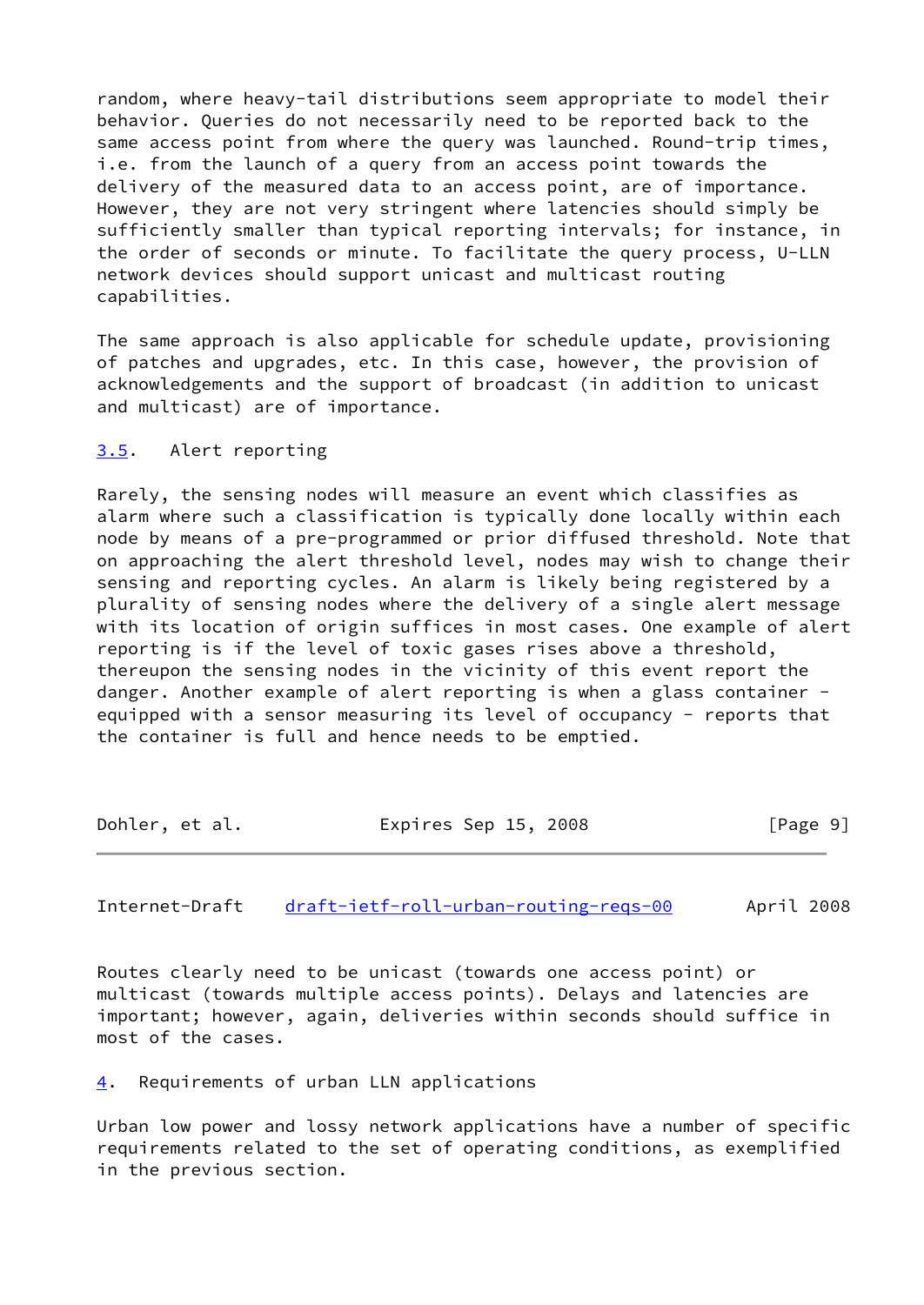#### <span id="page-10-0"></span>[4.1](#page-10-0). Scalability

The large and diverse measurement space of U-LLN nodes - coupled with the typically large urban areas - will yield extremely large network sizes. Current urban roll-outs are composed of sometimes more than a hundred nodes; future roll-outs, however, may easily reach numbers in the tens of thousands. One of the utmost important LLN routing protocol design criteria is hence scalability.

The routing protocol(s) MUST be scalable so as to accommodate a very large and increasing number of nodes without deteriorating to-bespecified performance parameters below to-be-specified thresholds.

#### <span id="page-10-1"></span>[4.2](#page-10-1). Parameter constrained routing

Batteries in some nodes may deplete quicker than in others; the existence of one node for the maintenance of a routing path may not be as important as of another node; the battery scavenging methods may recharge the battery at regular or irregular intervals; some nodes may have a larger memory and are hence be able to store more neighborhood information; some nodes may have a stronger CPU and are hence able to perform more sophisticated data aggregation methods; etc.

To this end, the routing protocol(s) MUST support parameter constrained routing, where examples of such parameters (CPU, memory size, battery level, etc.) have been given in the previous paragraph.

#### <span id="page-10-2"></span>[4.3](#page-10-2). Support of autonomous and alien configuration

With the large number of nodes, manually configuring and troubleshooting each node is not possible. The network is expected to self-organize and self-configure according to some prior defined rules and protocols, as well as to support externally triggered configurations (for instance through a commissioning tool which may facilitate the organization of

| Dohler, et al. | Expires Sep 15, 2008 | [Page 10] |
|----------------|----------------------|-----------|
|----------------|----------------------|-----------|

<span id="page-10-3"></span>Internet-Draft [draft-ietf-roll-urban-routing-reqs-00](https://datatracker.ietf.org/doc/pdf/draft-ietf-roll-urban-routing-reqs-00) April 2008

the network at a minimum energy cost).

To this end, the routing protocol(s) MUST provide a set of features including 0-configuration at network ramp-up, (network-internal) selforganization and configuration due to topological changes, ability to support (network-external) patches and configuration updates. For the latter, the protocol(s) MUST support multi- and broad-cast addressing.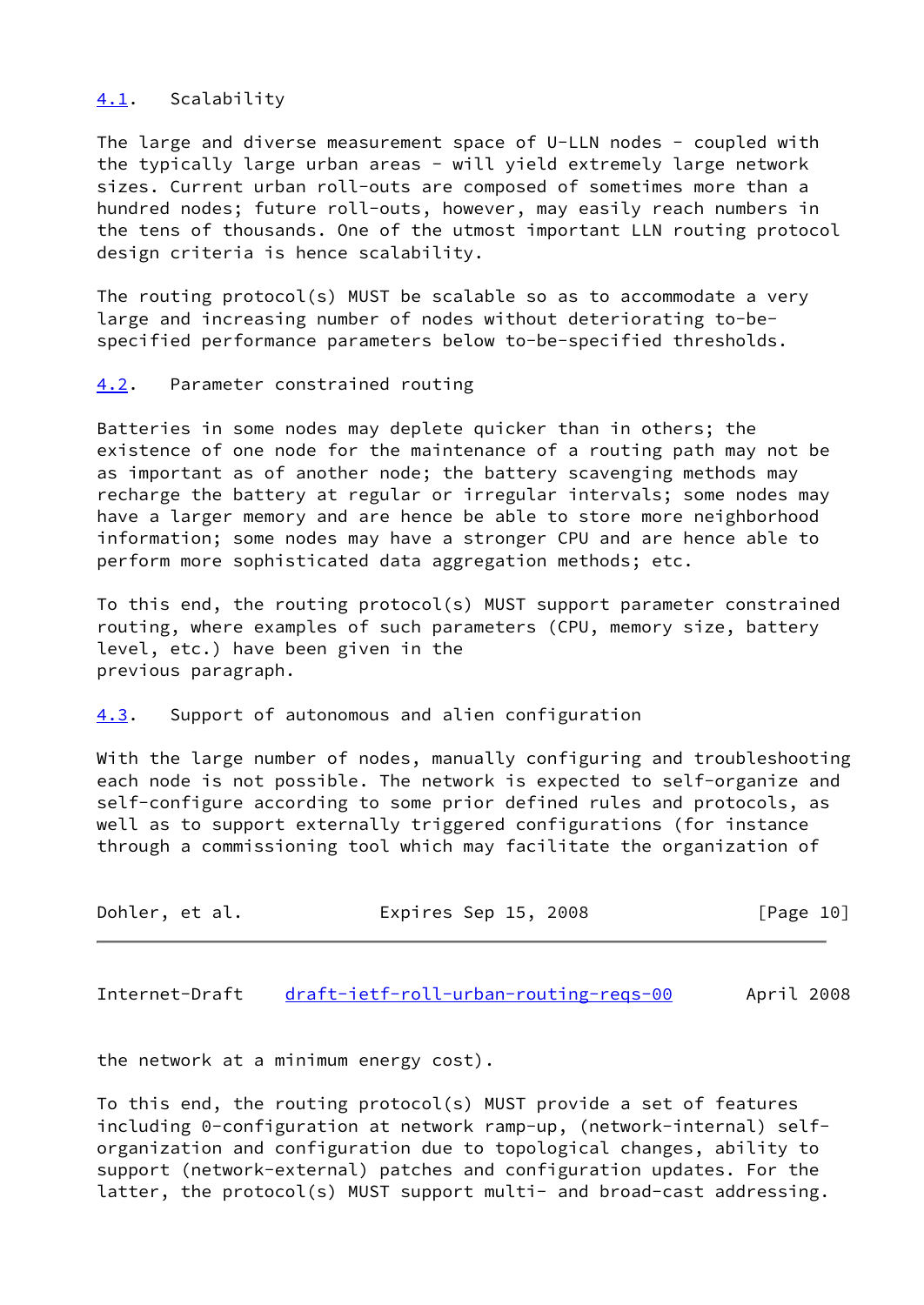The protocol(s) SHOULD also support the formation and identification of groups of field devices in the network.

<span id="page-11-0"></span>[4.4](#page-11-0). Support of highly directed information flows

The reporting of the data readings by a large amount of spatially dispersed nodes towards a few access points will lead to highly directed information flows. For instance, a suitable addressing scheme can be devised which facilitates the data flow. Also, as one gets closer to the access point, the traffic concentration increases which may lead to high load imbalances in node usage.

To this end, the routing protocol(s) SHOULD support and utilize the fact of highly directed traffic flow to facilitate scalability and parameter constrained routing.

<span id="page-11-1"></span>[4.5](#page-11-1). Support of heterogeneous field devices

The sheer amount of different field devices will unlikely be provided by a single manufacturer. A heterogeneous roll-out with nodes using different physical and medium access control layers is hence likely.

To mandate fully interoperable implementations, the routing protocol(s) proposed in U-LLN MUST support different devices and underlying technologies without compromising the operability and energy efficiency of the network.

#### <span id="page-11-2"></span>[4.6](#page-11-2). Support of multicast and implementation of groupcast

Some urban sensing systems require low-level addressing of a group of nodes in the same subnet without any prior creation of multicast groups, simply carrying a list of recipients in the subnet [\[draft-brandt-roll](https://datatracker.ietf.org/doc/pdf/draft-brandt-roll)home-routing-reqs-01].

To this end, the routing protocol(s) MUST support multicast, where the routing protocol(s) MUST provide the ability to forward a packet towards a single field device (unicast) or a set of devices explicitly belonging to the same group/cast (multicast). Routing protocols activated in urban sensor networks must be able to support unicast

| Dohler, et al. | Expires Sep 15, 2008 | [Page 11] |
|----------------|----------------------|-----------|
|----------------|----------------------|-----------|

<span id="page-11-3"></span>Internet-Draft [draft-ietf-roll-urban-routing-reqs-00](https://datatracker.ietf.org/doc/pdf/draft-ietf-roll-urban-routing-reqs-00) April 2008

(traffic is sent to a single field device) and multicast (traffic is sent to a set of devices that belong to the same group/cast) forwarding schemes. Routing protocols activated in urban sensor networks SHOULD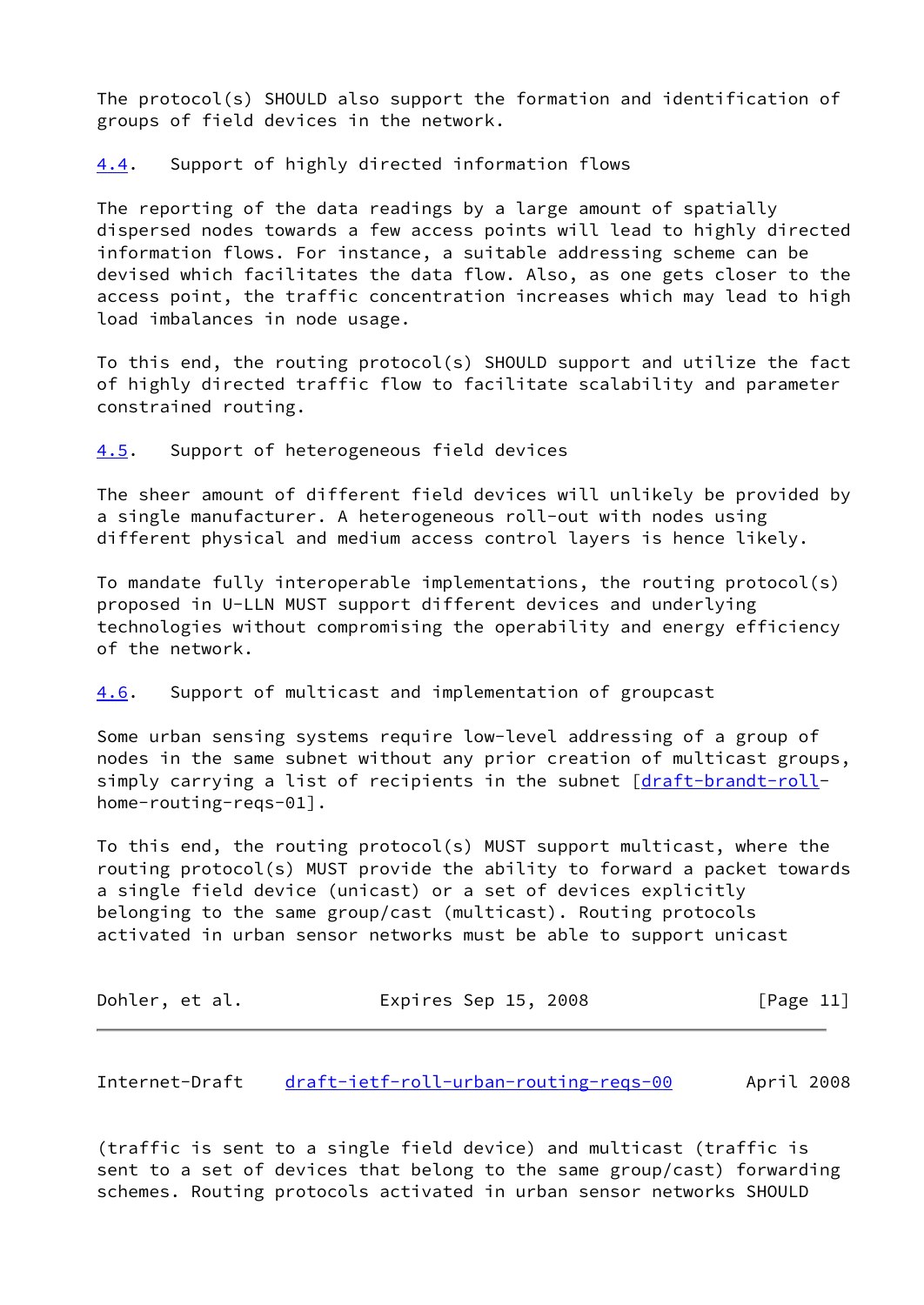accommodate "groupcast" forwarding schemes, where traffic is sent to a set of devices that implicitly belong to the same group/cast.

The support of unicast, groupcast and multicast also has an implication on the addressing scheme but is beyond the scope of this document that focuses on the routing requirements aspects.

Note: with IP multicast, signaling mechanisms are used by a receiver to join a group and the sender does not know the receivers of the group. What is required is the ability to address a group of receivers known by the sender even if the receivers do not need to know that they have been grouped by the sender (since requesting each individual node to join a multicast group would be very energy-consuming).

#### <span id="page-12-0"></span>[4.7](#page-12-0). Network dynamicity

Although mobility is assumed to be low in urban LLNs, network dynamicity due to node association, disassociation and disappearance is not negligible. This in turn impacts re-organization and re-configuration convergence as well as routing protocol convergence.

To this end, local network dynamics SHOULD NOT impact the entire network to be re-organized or re-reconfigured; however, the network SHOULD be locally optimized to cater for the encountered changes. Convergence and route establishment times SHOULD be significantly lower than the inverse of the smallest reporting cycle.

#### <span id="page-12-1"></span>[4.8](#page-12-1). Latency

With the exception of alert reporting solutions and to a certain extent queried reporting, U-LLN are delay tolerant as long as the information arrives within a fraction of the inverse of the respective reporting cycle, e.g. a few seconds if reporting is done every 4 hours.

To this end, the routing protocol(s) SHOULD support minimum latency for alert reporting and time-critical data queries. For regular data reporting, it SHOULD support latencies not exceeding a fraction of the inverse of the respective reporting cycle. Due to the different latency requirements, the routing protocol(s) SHOULD support the ability of dealing with different latency requirements. The routing protocol(s) SHOULD also support the ability to route according to different metrics (one of which could e.g. be latency).

| Dohler, et al. | Expires Sep 15, 2008 | [Page 12] |
|----------------|----------------------|-----------|
|                |                      |           |

<span id="page-12-2"></span>Internet-Draft [draft-ietf-roll-urban-routing-reqs-00](https://datatracker.ietf.org/doc/pdf/draft-ietf-roll-urban-routing-reqs-00) April 2008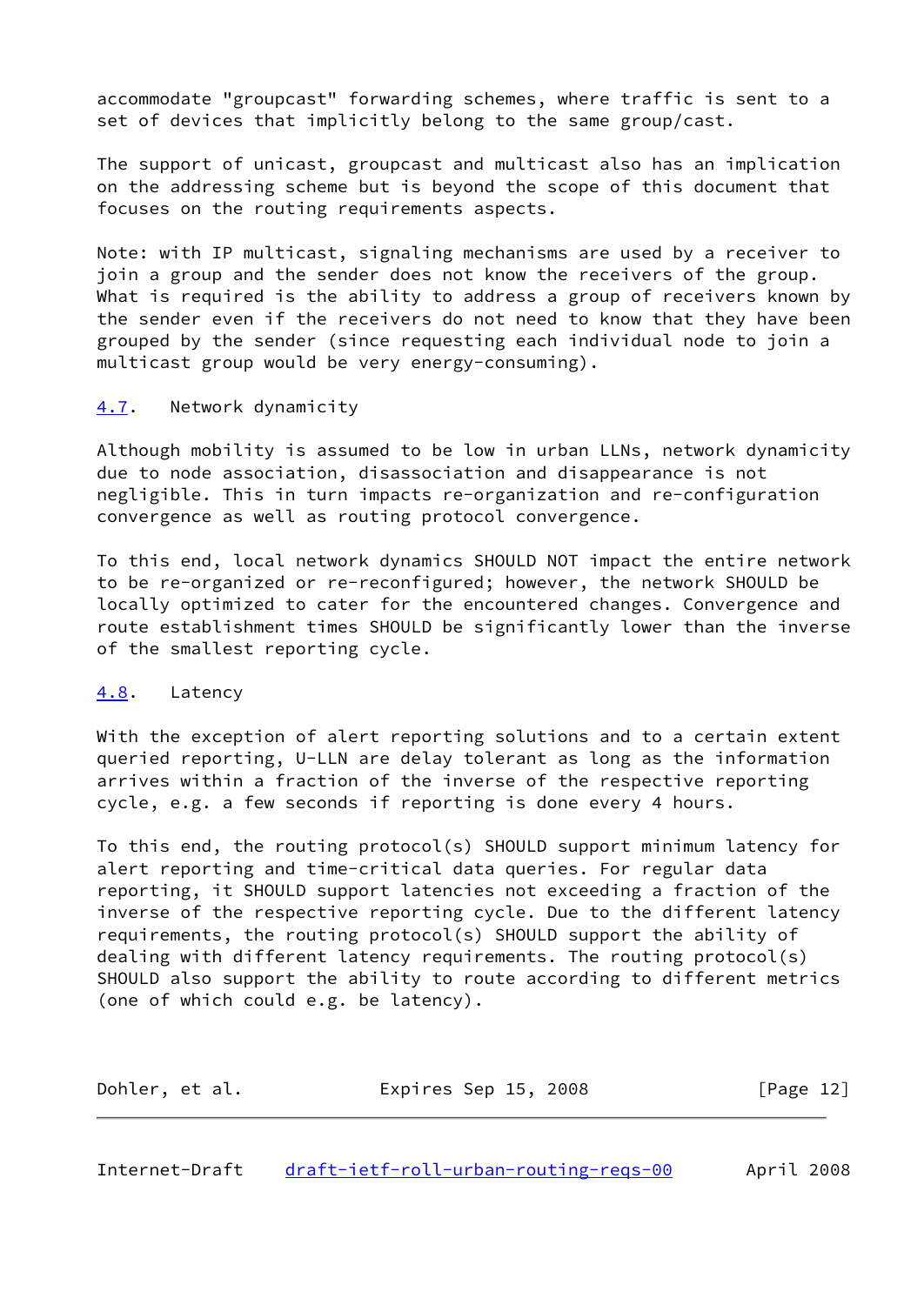# <span id="page-13-0"></span>[5](#page-13-0). Traffic Pattern

tbd

<span id="page-13-1"></span>[6](#page-13-1). Security Considerations

As every network, U-LLNs are exposed to security threats which, if not properly addressed, exclude them to be deployed in the envisaged scenarios. The wireless and distributed nature of these networks drastically increases the spectrum of potential security threats; this is further amplified by the serious constraints in node battery power, thereby preventing previously known security approaches to be deployed. Above mentioned issues require special attention during the design process, so as to facilitate a commercially attractive deployment.

A secure communication in a wireless network encompasses three main elements, i.e. confidentiality (encryption of data), integrity (correctness of data), and authentication (legitimacy of data). Since the majority of measured data in U-LLNs is publicly available, the main emphasis is on integrity and authenticity of data reports. Authentication can e.g. be violated if external sources insert incorrect data packets; integrity can e.g. be violated if nodes start to break down and hence commence measuring and relaying data incorrectly. Nonetheless, some sensor readings as well as the actuator control signals need to be confidential.

Further example security issues which may arise are the abnormal behavior of nodes which exhibit an egoistic conduct, such as not obeying network rules, or forwarding no or false packets. Other important issues may arise in the context of Denial of Service (DoS) attacks, malicious address space allocations, advertisement of variable addresses, a wrong neighborhood, external attacks aimed at injecting dummy traffic to drain the network power, etc.

The choice of the security solutions will have an impact onto routing protocol(s). To this end, routing protocol(s) proposed in the context of U-LLNs MUST support integrity measures and SHOULD support confidentiality (security) measures.

# <span id="page-13-2"></span>[7](#page-13-2). Open Issues

Other items to be addressed in further revisions of this document include:

- \* node mobility; and
- \* traffic patterns.

Dohler, et al. Expires Sep 15, 2008 [Page 13]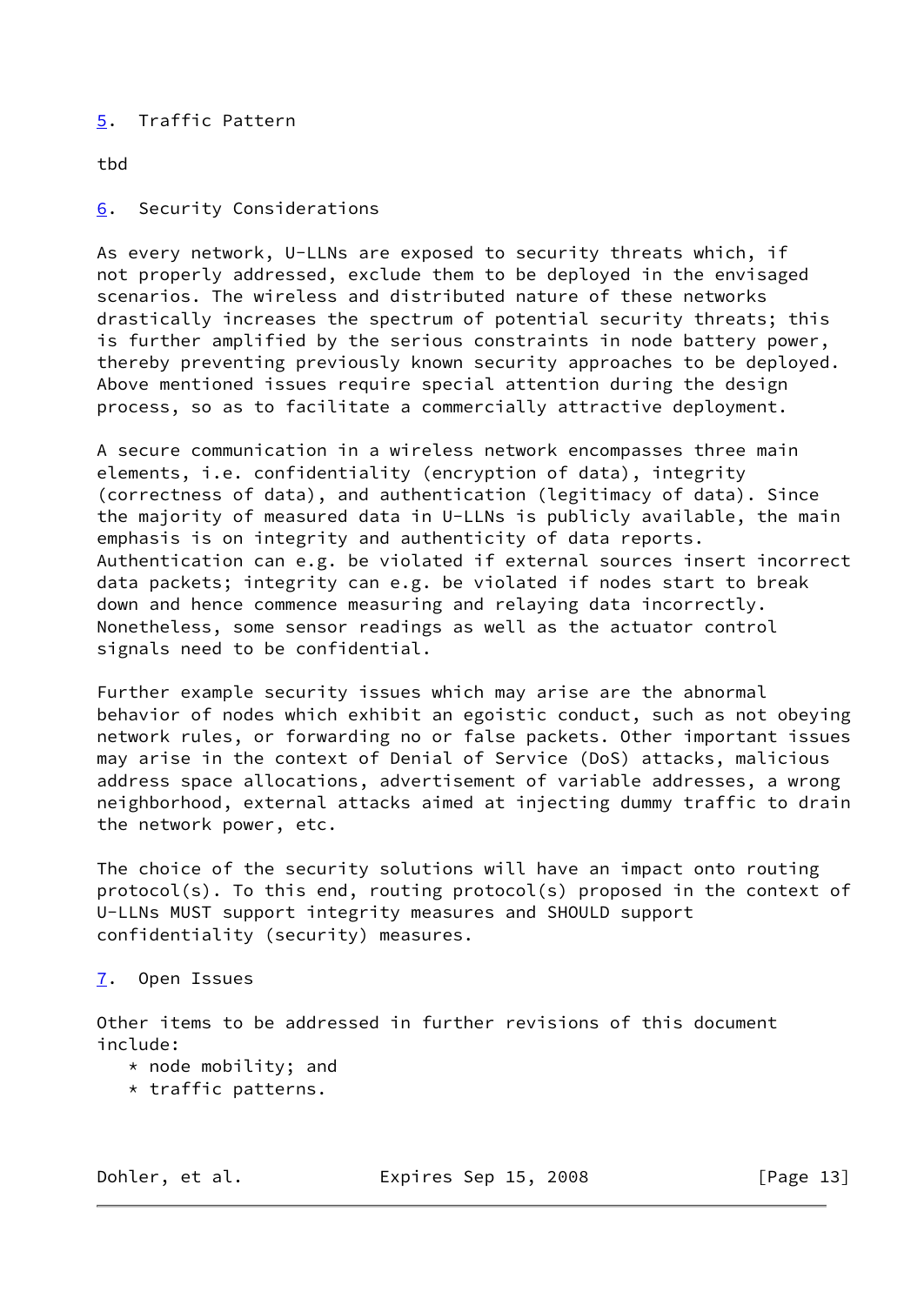<span id="page-14-1"></span>Internet-Draft [draft-ietf-roll-urban-routing-reqs-00](https://datatracker.ietf.org/doc/pdf/draft-ietf-roll-urban-routing-reqs-00) April 2008

<span id="page-14-0"></span>[8](#page-14-0). IANA Considerations

This document includes no request to IANA.

<span id="page-14-2"></span>[9](#page-14-2). Acknowledgements

The in-depth feedback of JP Vasseur, Cisco, and Jonathan Hui, Arch Rock, is greatly appreciated.

<span id="page-14-3"></span>[10.](#page-14-3) References

<span id="page-14-4"></span>[10.1](#page-14-4) Normative References

<span id="page-14-8"></span>[RFC2119] [S](#page-14-8). Bradner, "Key words for use in RFCs to Indicate Requirement Levels", [BCP 14](https://datatracker.ietf.org/doc/pdf/bcp14), [RFC 2119](https://datatracker.ietf.org/doc/pdf/rfc2119), March 1997.

<span id="page-14-5"></span>[10.2](#page-14-5) Informative References

<span id="page-14-6"></span>[I-D.culler-roll-routing-reqs] J.P. Vasseur and D. Culler, "Routing Requirements for Low-Power Wireless Networks", [draft-culler-roll-routing-reqs-00](https://datatracker.ietf.org/doc/pdf/draft-culler-roll-routing-reqs-00) (work in progress), July 2007.

<span id="page-14-7"></span>[Lu2007] J.L. Lu, F. Valois, D. Barthel, M. Dohler, "FISCO: A Fully Integrated Scheme of Self-Configuration and Self-Organization for WSN," IEEE WCNC 2007, Hong Kong, China, 11-15 March 2007, pp. 3370-3375.

[\[draft-brandt-roll-home-routing-reqs-01](https://datatracker.ietf.org/doc/pdf/draft-brandt-roll-home-routing-reqs-01)]

<span id="page-14-9"></span>[A](#page-14-9). Brand and J.P. Vasseur, "Home Automation Routing Requirement in Low Power and Lossy Networks," [draft-brandt-roll-home-routing-reqs-01](https://datatracker.ietf.org/doc/pdf/draft-brandt-roll-home-routing-reqs-01) (work in progress), July 2007.

Authors' Addresses

<span id="page-14-10"></span>Mischa Dohler **CTTC** Parc Mediterrani de la Tecnologia, Av. Canal Olimpic S/N [08860](#page-14-10) Castelldefels, Barcelona Spain Email: mischa.dohler@cttc.es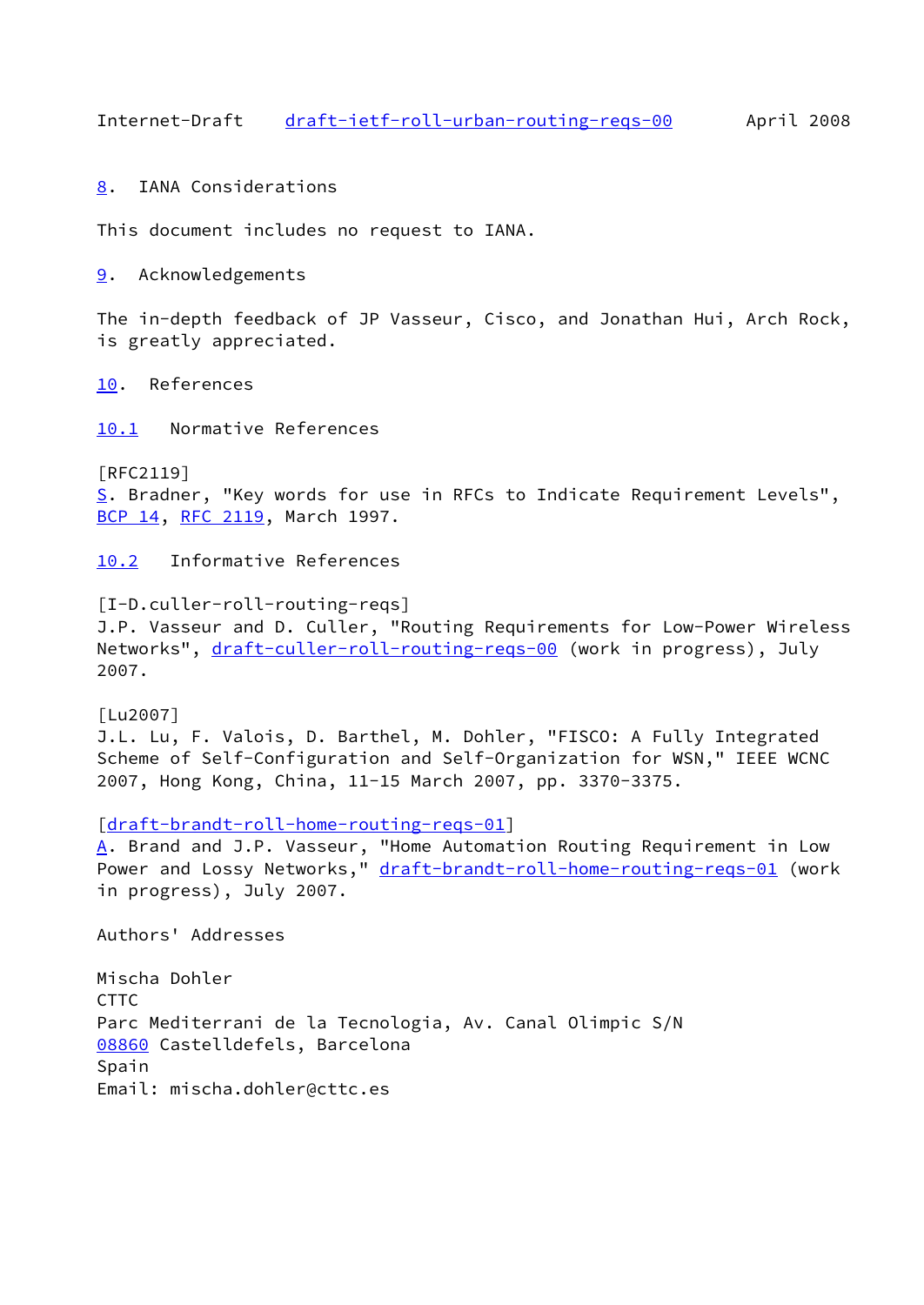# <span id="page-15-3"></span><span id="page-15-2"></span><span id="page-15-1"></span><span id="page-15-0"></span>Internet-Draft [draft-ietf-roll-urban-routing-reqs-00](https://datatracker.ietf.org/doc/pdf/draft-ietf-roll-urban-routing-reqs-00) April 2008 Thomas Watteyne France Telecom R&D [28](#page-15-1) Chemin du Vieux Chene [38243](#page-15-2) Meylan Cedex France Email: thomas.watteyne@orange-ftgroup.com Christian Jacquenet France Telecom R&D [4](#page-9-1) rue du Clos Courtel BP 91226 [35512](#page-15-3) Cesson Sevigne France Email: christian.jacquenet@orange-ftgroup.com Giyyarpuram Madhusudan France Telecom R&D [28](#page-15-1) Chemin du Vieux Chene [38243](#page-15-2) Meylan Cedex France Email: giyyarpuram.madhusudan@orange-ftgroup.com Gabriel Chegaray France Telecom R&D [28](#page-15-1) Chemin du Vieux Chene [38243](#page-15-2) Meylan Cedex France Email: gabriel.chegaray@orange-ftgroup.com Dominique Barthel France Telecom R&D [28](#page-15-1) Chemin du Vieux Chene [38243](#page-15-2) Meylan Cedex France Email: Dominique.Barthel@orange-ftgroup.com Full Copyright Statement Copyright (C) The IETF Trust (2008). This document is subject to the rights, licenses and restrictions contained in  $\underline{BCP}$  78, and except as set forth therein, the authors retain all their rights.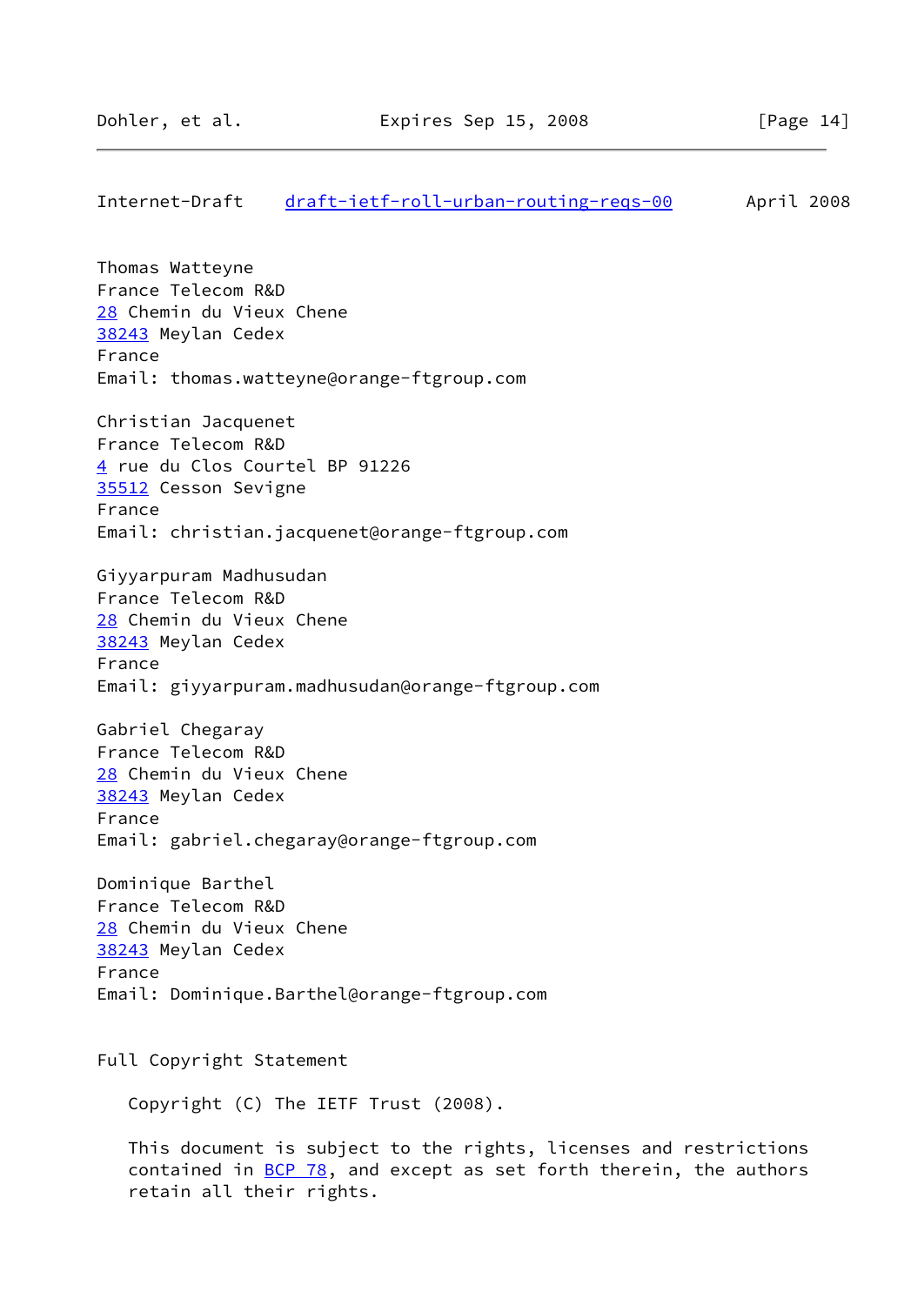#### Internet-Draft [draft-ietf-roll-urban-routing-reqs-00](https://datatracker.ietf.org/doc/pdf/draft-ietf-roll-urban-routing-reqs-00) April 2008

 This document and the information contained herein are provided on an "AS IS" basis and THE CONTRIBUTOR, THE ORGANIZATION HE/SHE REPRESENTS OR IS SPONSORED BY (IF ANY), THE INTERNET SOCIETY, THE IETF TRUST AND THE INTERNET ENGINEERING TASK FORCE DISCLAIM ALL WARRANTIES, EXPRESS OR IMPLIED, INCLUDING BUT NOT LIMITED TO ANY WARRANTY THAT THE USE OF THE INFORMATION HEREIN WILL NOT INFRINGE ANY RIGHTS OR ANY IMPLIED WARRANTIES OF MERCHANTABILITY OR FITNESS FOR A PARTICULAR PURPOSE.

Intellectual Property

 The IETF takes no position regarding the validity or scope of any Intellectual Property Rights or other rights that might be claimed to pertain to the implementation or use of the technology described in this document or the extent to which any license under such rights might or might not be available; nor does it represent that it has made any independent effort to identify any such rights. Information on the procedures with respect to rights in RFC documents can be found in [BCP 78](https://datatracker.ietf.org/doc/pdf/bcp78) and [BCP 79](https://datatracker.ietf.org/doc/pdf/bcp79).

 Copies of IPR disclosures made to the IETF Secretariat and any assurances of licenses to be made available, or the result of an attempt made to obtain a general license or permission for the use of such proprietary rights by implementers or users of this specification can be obtained from the IETF on-line IPR repository at <http://www.ietf.org/ipr>.

 The IETF invites any interested party to bring to its attention any copyrights, patents or patent applications, or other proprietary rights that may cover technology that may be required to implement this standard. Please address the information to the IETF at ietf-ipr@ietf.org.

#### Acknowledgment

 Funding for the RFC Editor function is provided by the IETF Administrative Support Activity (IASA).